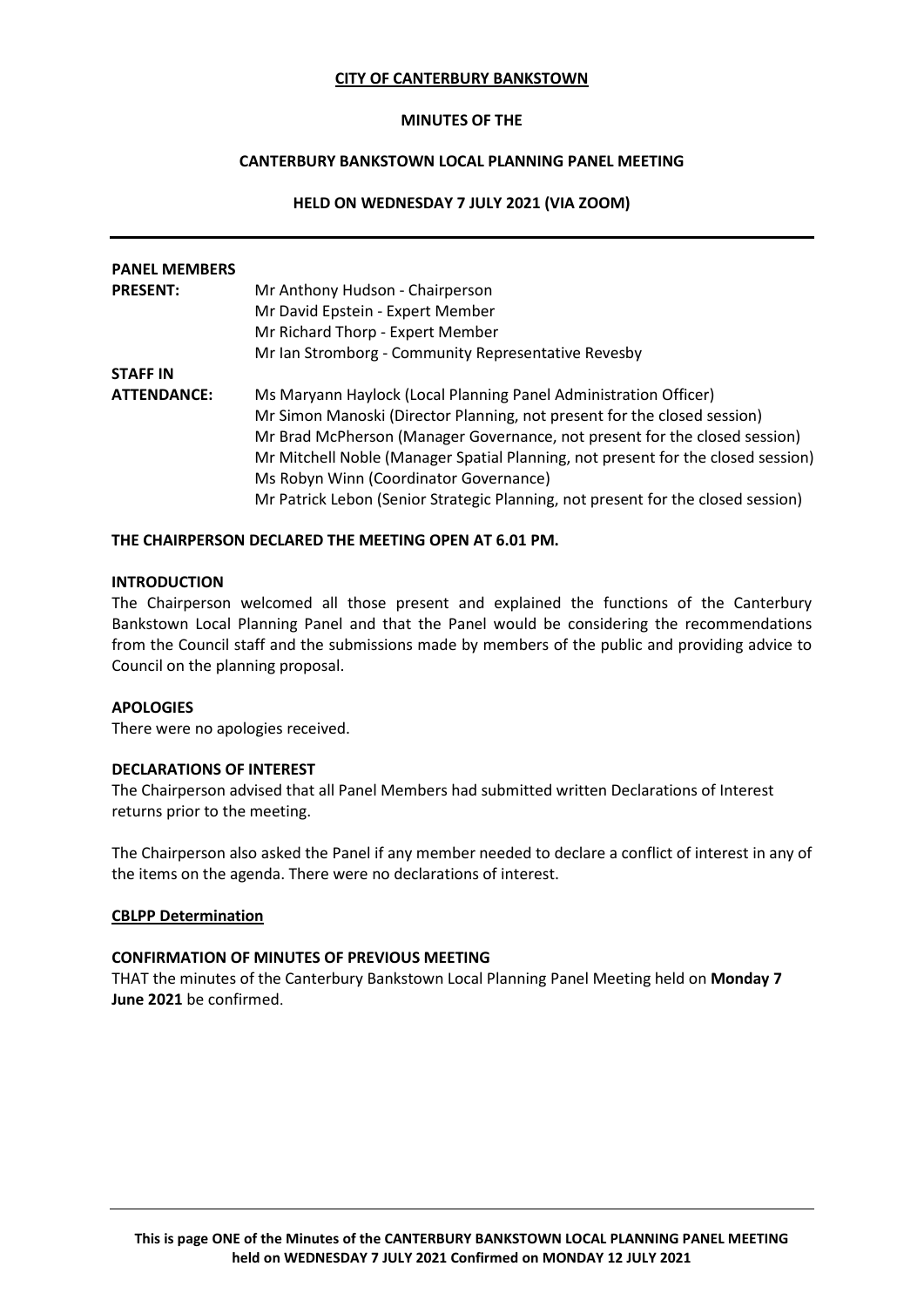# **1 Planning Proposal for Western Sydney University Milperra Site at 2 and 2A Bullecourt Avenue, Milperra (RZ-3/2020)**

## **Site Visit**

An inspection of the site was undertaken by the Panel and staff members prior to the public hearing.

## **Written Submission**

• Written submissions were received from Chris Gallagher, Monique Scott and Chris Dewhurst (Bankstown Bushland Society)

### **Public Addresses**

The following people addressed the meeting in relation to this item:

- Ms Renae Carter (objector)
- Mr Michael Mulvihill (objector)
- Ms Nicole Carter (objector)
- Mr Chris Brogan (objector)
- Mr Graham Tomkinson (objector)
- Ms Sonia Freston (objector)
- Mr Nino Babani Development Director Mirvac
- Linda Rodriguez Senior Project Manager Elton Consulting/WSP
- Bill Parasiris Chief Estate & Commercial Officer Western Sydney University

### **Panel Assessment**

Mr Ian Stromborg was the Community Panel Member present for the deliberation and voting for this matter.

The Panel is supportive of the planning proposal and agrees with the recommendation subject to a few additional items as referred to below.

As stated in the report the Proposal has strategic merit as it will:

- Provide new housing, housing choice and diversity that contributes to Council's LSPS targets.
- Deliver zoning that will be compatible with the adjoining residential, education and industrial zonings.
- Contribute to the jobs growth target in the LSPS and South District Plan.
- Provide approximately 1,200 new residents within the Bankstown Airport and Bankstown CBD Collaboration Area proximate to employment opportunities.
- Retain the existing remnant bushland on the site and not propose any development within the bushland area.
- Provide new off-road cycling connections with the surrounding area.
- Make provision of 5% affordable housing via a monetary contribution to Council.
- Contribute towards local community services and facilities.

The Panel accepts that the Council has some more specific details to be discussed and agreed upon with the applicant.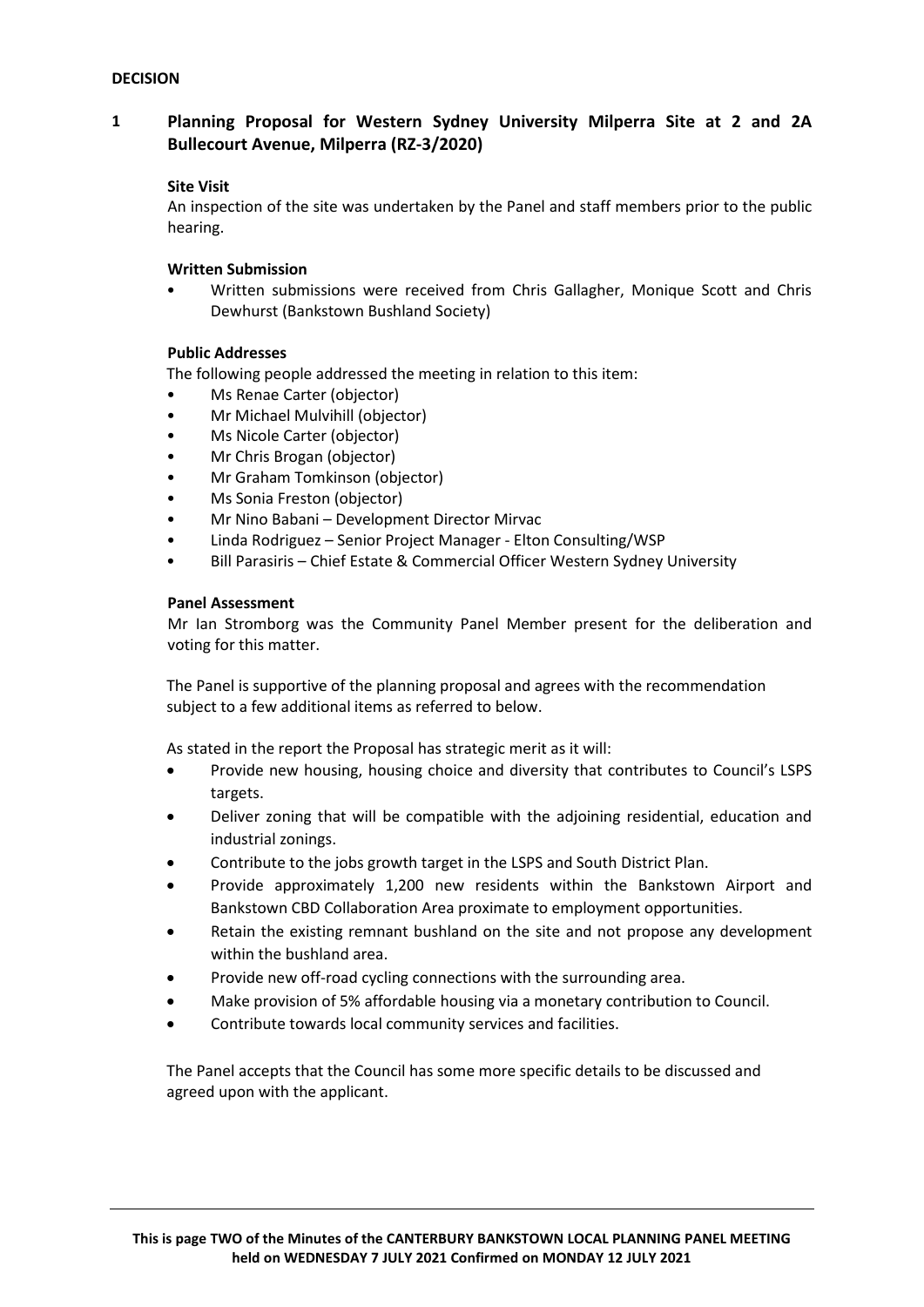The Panel makes the following observations about the matters raised in the submissions:

*(a) Traffic and traffic congestion:*

The applicant's traffic reports have been peer reviewed by an independent consultant engaged by the Council and this review was further considered by Council's traffic experts.

No determining traffic issues have been identified and any additional traffic impacts will not cause the levels of service of the key intersections to be changed or reduced to unacceptable levels.

These reports and analysis concentrate on peak periods, this being the standard method of traffic analysis. However, the Panel also notes the advice from Council that the total traffic movements per day will only increase from 3500 to 3690 which is relatively insignificant.

The final widths of the proposed minor roads and laneway roads are not resolved and the Panel agrees with the Council recommendation about the widths for the proposed DCP.

*(b) Ownership and sale of site:*

The Panel understands the concerns of residents that the site was originally provided to the University many years ago and prior to that was also used for educational use.

The Panel notes that the University's ownership and rights to sell and deal with the land are not constrained by any government or title requirements.

Further the University has advised the Panel that:

- (a) there was no interest from state or federal government in the land, and
- (b) the University student feedback is for campuses to be more centrally located near transport hubs

The Panel also notes the move away from this campus is part of the University's overall plan which includes the new campus in Bankstown's central area.

Finally, a reasonably large part of the site is not part of the planning proposal and will extend the existing educational use by Mount St Joseph Catholic College Milperra.

*(c) Trees:*

The Panel agrees with the comments from the residents (and the council) about actively retaining and preserving the numerous trees on the site outside of the Cumberland Plain EEC area (which will be preserved).

The applicant has changed the position of the middle public open space area for this purpose and the Panel agrees with the recommendation about a further arboricultural report to continue to press this issue, which will also inform the changes to the sites Terrestrial Biodiversity mapping for the planning proposal.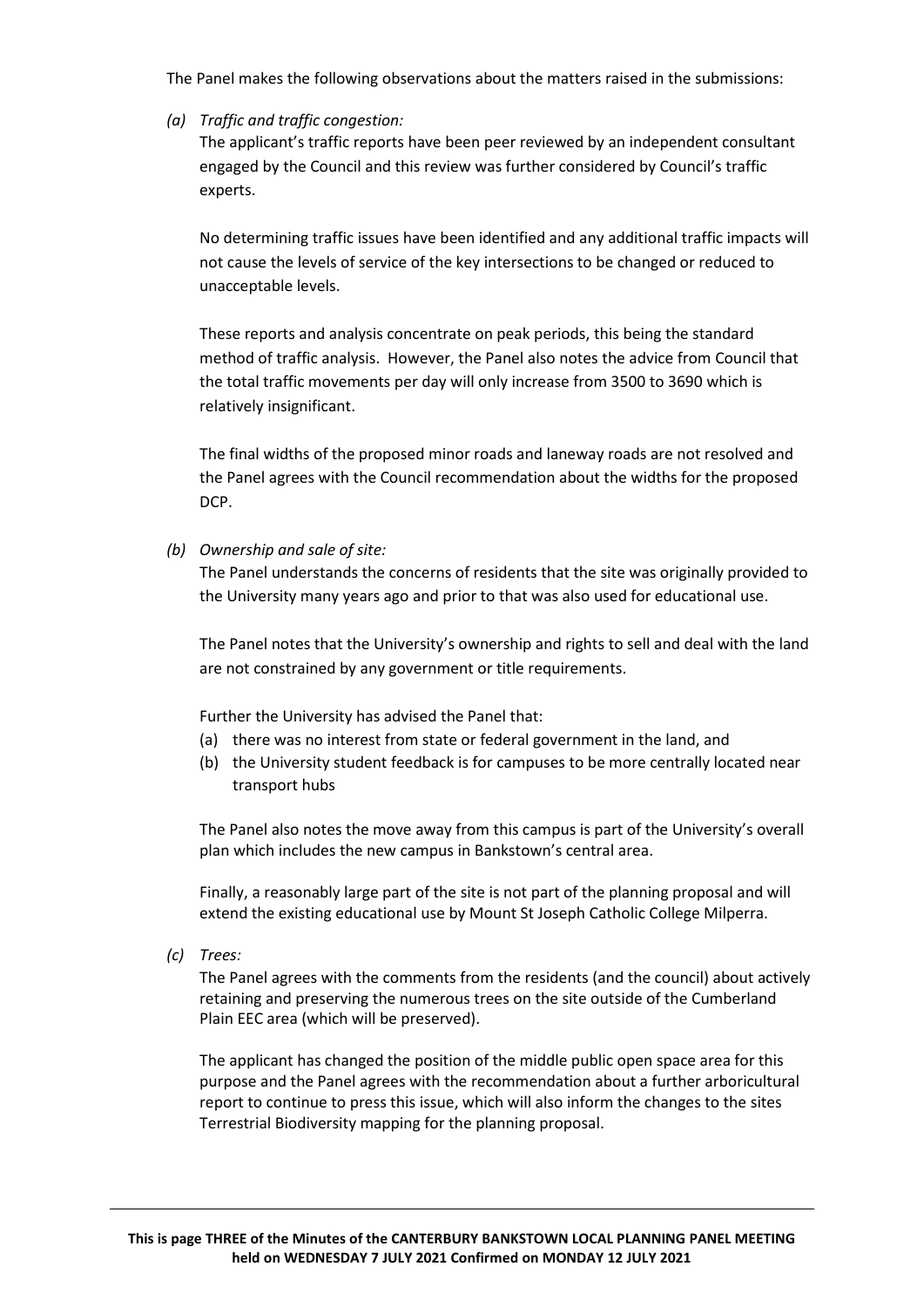*(d) References to the number of dwellings in Policy Documents:*

Comments were made that the number of dwellings proposed in the planning proposal is contrary to the Council's South West Local Area Plan.

The Panel notes the comments in the report about this issue that this document has been superseded by Council's more current policy document - Local Strategic Planning Statement (Connective City 2036).

The Panel notes the comments in the report about these matters on pages 50 and 51 of the report including how the proposal is consistent with the latest policy document especially having regard to the changed needs of the university as referred to (b) above.

The Panel consider that it will be important to ensure that the existing Milperra community embraces the new addition to their suburb, rather than view it as a foreign incursion; and to that end Council should work with the Applicant to achieve as many harmonious aspects into the project as possible. Such matters as using visible finishing materials to the new housing, that are already familiar in current dwellings will be important. Access into the new areas should be inviting, and every opportunity to engage the existing with the new should be pursued. New Parks should be clearly described and 'sign posted' as being for all residents. Even selection of landscaping materials should be done with a view of knitting together the two areas. The existing parts of Milperra could benefit by Council adding new street trees and other upgrades in common with the new development. These are matters that could be addressed in the DCP.

The Panel request that the applicant considers when appropriate to carefully consider the naming of the new streets and parks.

The current residential area of Milperra mostly has community facilities named after places, battles and VC recipients etc. from World War One.

The site was part of the original Soldiers Settlement in Milperra and therefore consideration for some recognition of that history be incorporated in the new development and if possible as part of the DCP.

As a final comment balancing and weighing up all the issues, the Panel is of the view that the proposal has merit and importantly will contribute to delivering appropriate additional and diverse housing stock needed to accommodate the population of Sydney.

Additional matters to be added to the recommendation are;

- (a) Further information being provided by the applicant in relation to how the proposal will respond to the change in levels across the site, as well as the likely approach to any cut and fill, with a view to minimise loss of trees
- (b) undergrounding powerlines along Ashford Avenue being added, subject to any relevant Ausgrid approval
- (c) construction of a footpath and landscaping along the eastern side of Ashford Avenue being added
- (d) Council consider asking the applicant to contribute to cycleway connections to Panania Station to promote the use of public transport as an option for travel to work for existing and future residents in Milperra.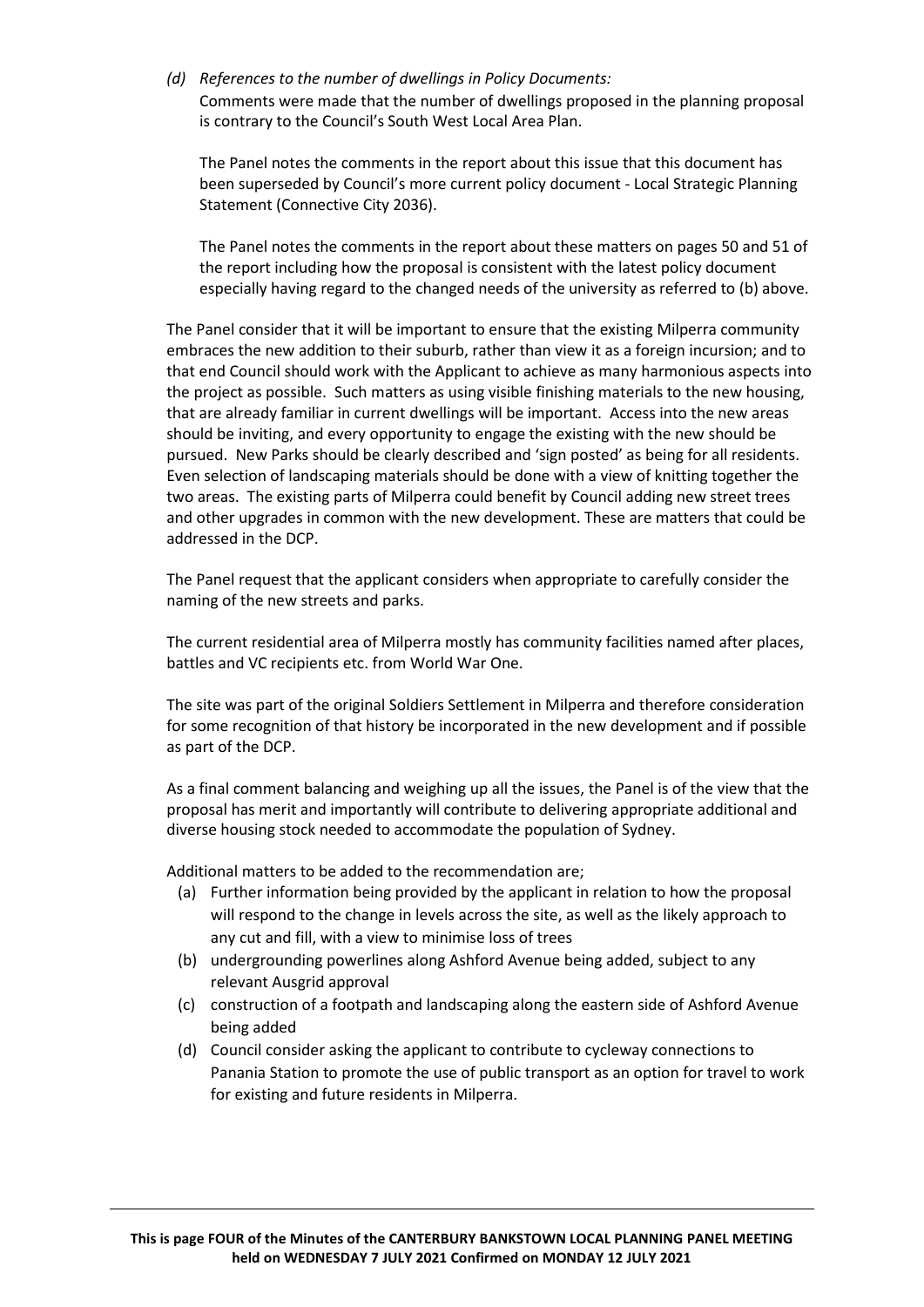## **CBLPP Recommendation to Council**

- 1. The application to amend the draft Canterbury Bankstown Local Environmental Plan 2021 proceed to Gateway subject to:
	- (a) Inclusion of a Floor Space Ratio control for all R1 zoned residential land, consistent with Council's policy approach throughout the rest of the Local Government Area. This may be a scaled control to allow more density for dwellings on smaller lots and may impose an overall floor space density cap for the site. This is be resolved prior to reporting this application to Council.
	- (b) Prior to public exhibition occurring the following additional information is submitted by the applicant:
		- i. Additional flooding and stormwater related information to confirm:
			- a. Consistency with the State-led Flood Prone Land planning changes effective from 14 July 2021.
			- b. The minimum floor levels of future development required to address 1 in 100 year and Probable Maximum Flood events on the site.
			- c. Details of the types of stormwater treatment measures.
			- d. Calculations of the stormwater detention requirements and to clarify post-development stormwater discharge rates.
		- ii. Further arboricultural assessment to confirm trees to be retained based on the revised site structure plan. This may inform additional street tree planting and canopy cover in the draft DCP.
		- iii. Further ecological analysis to confirm the extent and location of ecologically significant land on the site and that the draft CBLEP 2021 Terrestrial Biodiversity Map be amended accordingly.
		- iv. An updated Remediation Action Plan to include additional testing and development of the recommended remediation strategy and a Site Audit Statement that verifies the Remediation Action Plan methodology and data, is to be provided to Council.
- 2. Council prepare a site specific DCP Amendment as outlined in Section 4 of the council officers report, and exhibit the DCP Amendment concurrently with the Planning Proposal, subject to the following:
	- i. The road reserves being 18m wide for local roads, 17.2m for minor local roads, and 8.5m for laneways as outlined in Section 4.9 of this report.
	- ii. Further solar access modelling on smaller lots to confirm that private open space and living areas receive suitable sunlight.
	- iii. Further information being provided by the applicant in relation to how the proposal will respond to the change in levels across the site, as well as the likely approach to any cut and fill, with a view to minimise loss of trees
	- iv. Addressing the comments above about integrating the new area with the existing and the street naming.
- 3. A planning agreement be prepared and exhibited alongside the Planning Proposal, subject to the following:
	- i. Agreement being reached by the applicant and Council on the affordable housing monetary contribution and other issues prior to the matter being considered by Council.
	- ii. Development contributions under s7.11 and s7.12 being payable in addition to any public benefit offer, consistent with Council's Planning Agreement Policy.
	- iii. Undergrounding powerlines along Ashford Avenue being added, subject to any relevant Ausgrid approval